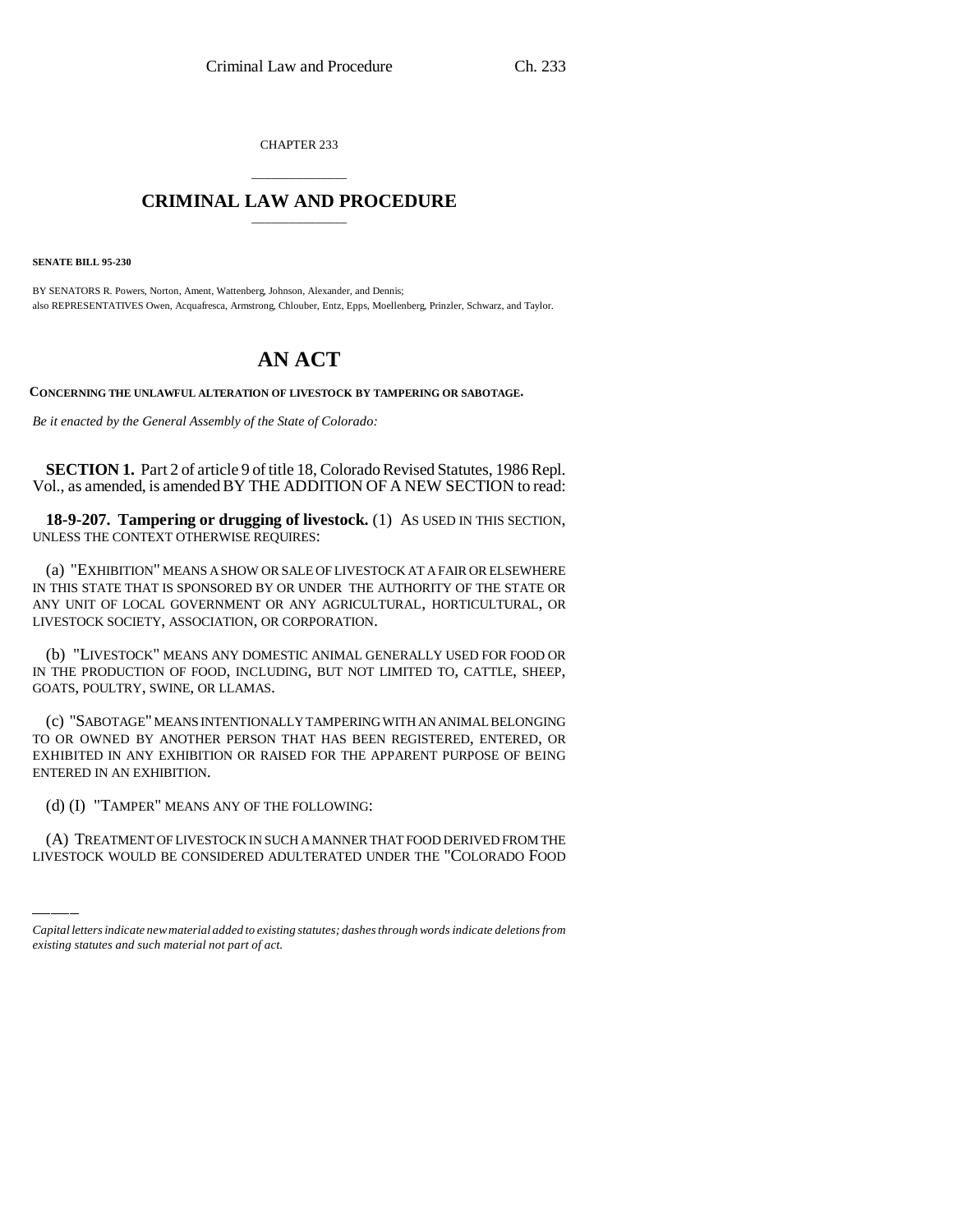AND DRUG ACT", PART 4 OF ARTICLE 5 OF TITLE 25, C.R.S.;

(B) THE INJECTION, USE, OR ADMINISTRATION OF ANY DRUG THAT IS PROHIBITED BY ANY FEDERAL, STATE, OR LOCAL LAW OR ANY DRUG THAT IS USED IN A MANNER PROHIBITED BY FEDERAL LAW OR THE LAW OF THIS STATE OR ANY LOCALITY THEREOF;

(C) THE INJECTION OR OTHER INTERNAL OR EXTERNAL ADMINISTRATION OF ANY PRODUCT OR MATERIAL, WHETHER GAS, SOLID, OR LIQUID, TO AN ANIMAL FOR THE PURPOSES OF DECEPTION, INCLUDING CONCEALING, ENHANCING, OR TRANSFORMING THE TRUE CONFORMATION, CONFIGURATION, COLOR, BREED, CONDITION, OR AGE OF THE ANIMAL OR MAKING THE ANIMAL APPEAR MORE SOUND THAN THE ANIMAL WOULD APPEAR OTHERWISE;

(D) THE USE OR ADMINISTRATION FOR COSMETIC PURPOSES OF STEROIDS, GROWTH STIMULANTS, OR INTERNAL ARTIFICIAL FILLING, INCLUDING PARAFFIN, SILICONE INJECTION, OR ANY OTHER SUBSTANCE;

(E) THE USE OR APPLICATION OF ANY DRUG OR FEED ADDITIVE AFFECTING THE CENTRAL NERVOUS SYSTEM OF THE ANIMAL;

(F) THE USE OR ADMINISTRATION OF DIURETICS FOR COSMETIC PURPOSES;

(G) THE MANIPULATION OR REMOVAL OF TISSUE, BY SURGERY OR OTHERWISE, SO AS TO CHANGE, TRANSFORM, OR ENHANCE THE TRUE CONFORMATION OR CONFIGURATION OF THE ANIMAL;

(H) SUBJECTING THE ANIMAL TO INHUMANE CONDITIONS OR PROCEDURES FOR THE PURPOSE OF CONCEALING, ENHANCING, OR TRANSFORMING THE TRUE CONFORMATION, CONFIGURATION, CONDITION, OR AGE OF THE ANIMAL OR MAKING THE ANIMAL APPEAR MORE SOUND THAN THE ANIMAL WOULD APPEAR OTHERWISE;

(I) ATTACHING TO THE ANIMAL'S HIDE FOREIGN OBJECTS, INCLUDING HAIR OR HAIR SUBSTITUTES, CLOTH, AND FIBERS, FOR THE PURPOSE OF DECEPTION, INCLUDING CONCEALING, ENHANCING, OR TRANSFORMING THE TRUE CONFORMATION, CONFIGURATION, COLOR, BREED, CONDITION, OR AGE OF THE ANIMAL OR MAKING THE ANIMAL APPEAR MORE SOUND THAN THE ANIMAL WOULD APPEAR OTHERWISE;

(J) SUBSTITUTING A DIFFERENT ANIMAL FOR THE ANIMAL REGISTERED OR ENTERED IN THE EXHIBITION WITHOUT THE PERMISSION OF A RESPONSIBLE OFFICIAL OF THE EXHIBITION.

(II) "TAMPER" DOES NOT INCLUDE ANY ACTION TAKEN OR ACTIVITY PERFORMED OR ADMINISTERED BY A LICENSED VETERINARIAN OR IN ACCORDANCE WITH INSTRUCTIONS OF A LICENSED VETERINARIAN IF THE ACTION OR ACTIVITY WAS UNDERTAKEN FOR ACCEPTED MEDICAL PURPOSES DURING THE COURSE OF A VALID VETERINARIAN-CLIENT-PATIENT RELATIONSHIP OR ANY ACTION TAKEN AS PART OF ACCEPTED GROOMING, RANCHING, COMMERCIAL, OR MEDICAL PRACTICES. "TAMPERING" SHALL NOT BE CONSTRUED TO INCLUDE NORMAL RANCHING PRACTICES.

(2) (a) NO PERSON SHALL COMMIT ANY ACT IN THIS STATE THAT WOULD CONSTITUTE TAMPERING WITH OR SABOTAGING ANY LIVESTOCK THAT HAS BEEN